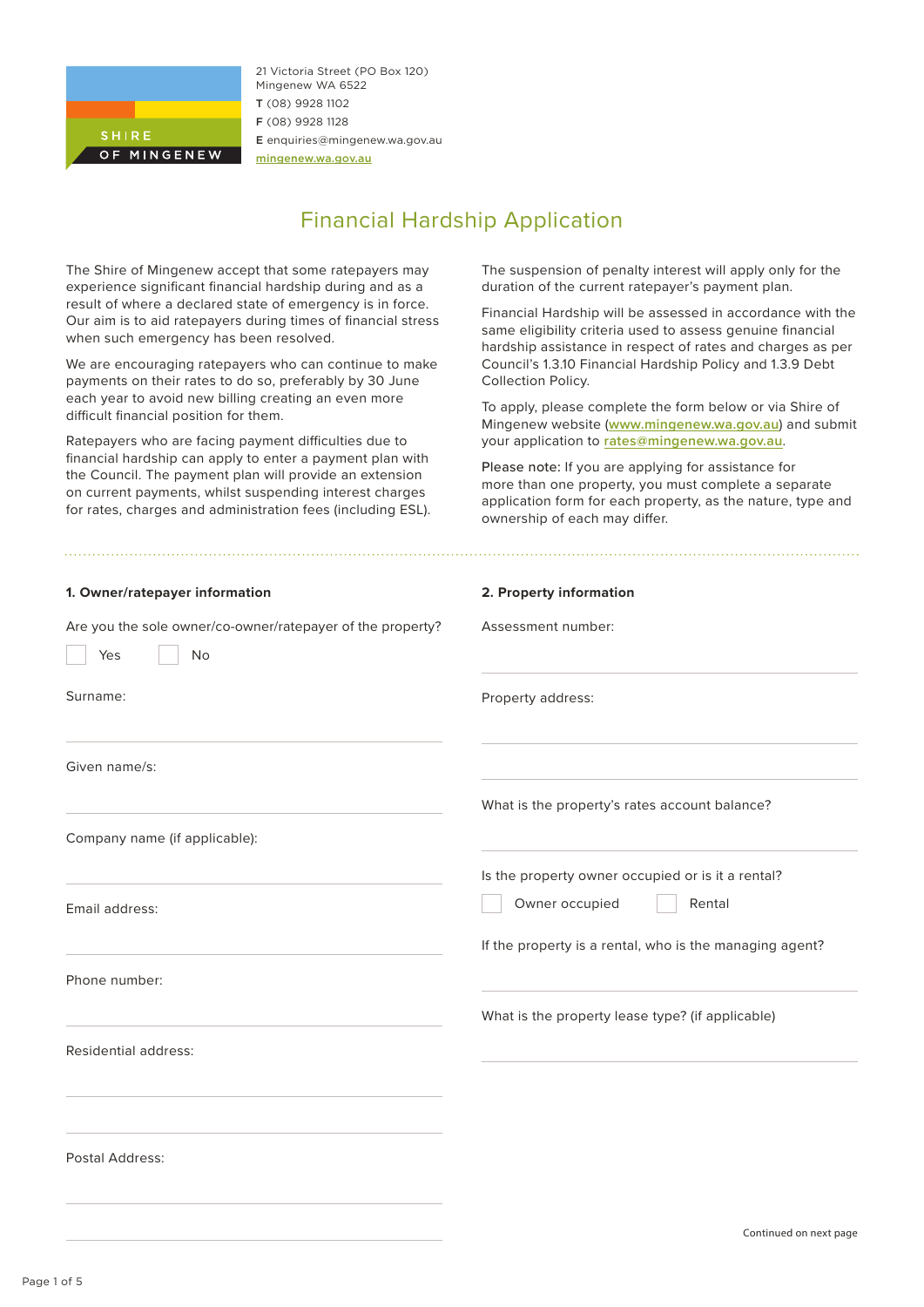# **3. Financial hardship**

| 3. Financial hardship<br>Is your request for assistance caused by the impact of a<br>declared emergency?<br><b>No</b><br>Yes<br>If yes, please specify type of emergency:                                                                                                                                                                                                                      | Have you or your employer applied for any of the<br>Federal or State Government's assistance or other<br>financial assistance measures?<br>JobSeeker payment<br>JobKeeper payment<br>Superannuation access<br>Other (please specify): |
|------------------------------------------------------------------------------------------------------------------------------------------------------------------------------------------------------------------------------------------------------------------------------------------------------------------------------------------------------------------------------------------------|---------------------------------------------------------------------------------------------------------------------------------------------------------------------------------------------------------------------------------------|
| How have you been paying your previous rates account?<br>Instalments (x2 payments)<br>Instalments (x4 payments)<br>Payment plan<br>Other (please explain):                                                                                                                                                                                                                                     | How long do you expect you will be experiencing<br>financial difficulty?<br>1-3 months<br>3-6 months<br>More than 6 months<br>Why are you expecting financial difficulty for the period of<br>time selected above?                    |
| If you have been paying via payment plan, is it active?<br>Or has it been cancelled due to reaching maximum<br>number of defaults?<br>Active<br>Cancelled<br>Please tell us about your financial position by indicating<br>the reason/s below:                                                                                                                                                 |                                                                                                                                                                                                                                       |
| I have become unemployed<br>My pay has been reduced<br>I have been stood down<br>I have had to take time off work to care for<br>a family member<br>I have had to self-isolate<br>I have been diagnosed with a communicable disease<br>and am unable to work<br>Death in the family<br>Temporary physical and mental health problems<br>Domestic or family violence<br>Other (please explain): |                                                                                                                                                                                                                                       |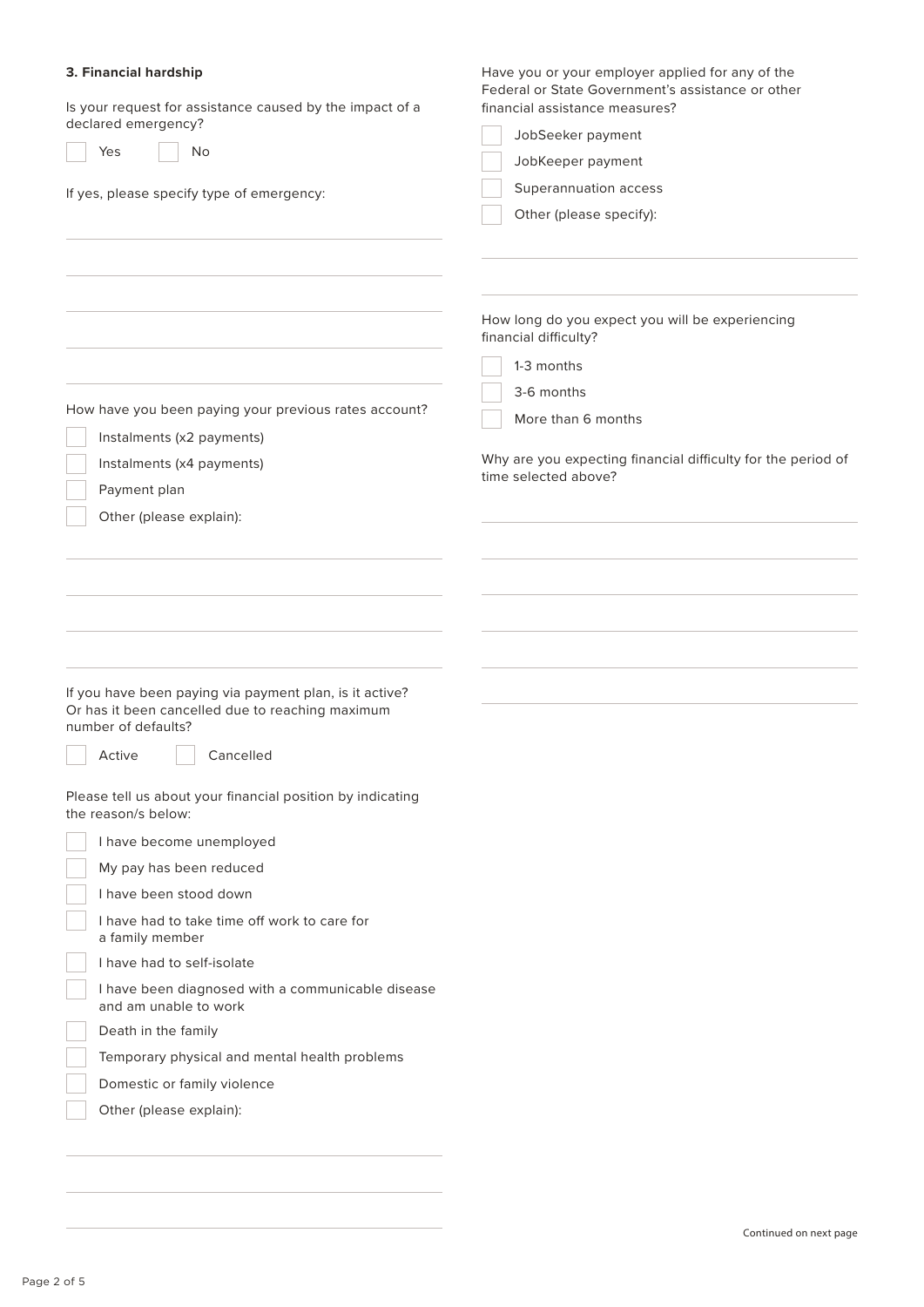# **4. Income and expenditure**

Please fill in the tables below:

| Form of income                                                | Frequency            | Amount |
|---------------------------------------------------------------|----------------------|--------|
| Wage/salary                                                   |                      |        |
| Pension or other government benefits                          |                      |        |
| Spouse or partners income                                     |                      |        |
| Interest from banks and financial institutions or dividends   |                      |        |
| Compensation, superannuation insurance or retirement benefits |                      |        |
| Any other form of income (e.g. child support, rental income)  |                      |        |
| <b>Please state:</b>                                          |                      |        |
|                                                               |                      |        |
|                                                               | <b>Total income:</b> |        |

| Outgoing expenditure                                                | Provider name | Frequency                 | Amount |
|---------------------------------------------------------------------|---------------|---------------------------|--------|
| Mortgage/home loan                                                  |               |                           |        |
| Other mortgage/business loans                                       |               |                           |        |
| Other loans                                                         |               |                           |        |
| Credit cards                                                        |               |                           |        |
| <b>Utilities</b>                                                    | Power:        |                           |        |
|                                                                     | Water:        |                           |        |
|                                                                     | Rates:        |                           |        |
|                                                                     | Phone:        |                           |        |
| Insurances                                                          |               |                           |        |
| Living expenses                                                     |               |                           |        |
| Any other outgoing expenditure (e.g. school<br>fees, medical costs) |               |                           |        |
| <b>Please state:</b>                                                |               |                           |        |
|                                                                     |               | <b>Total expenditure:</b> |        |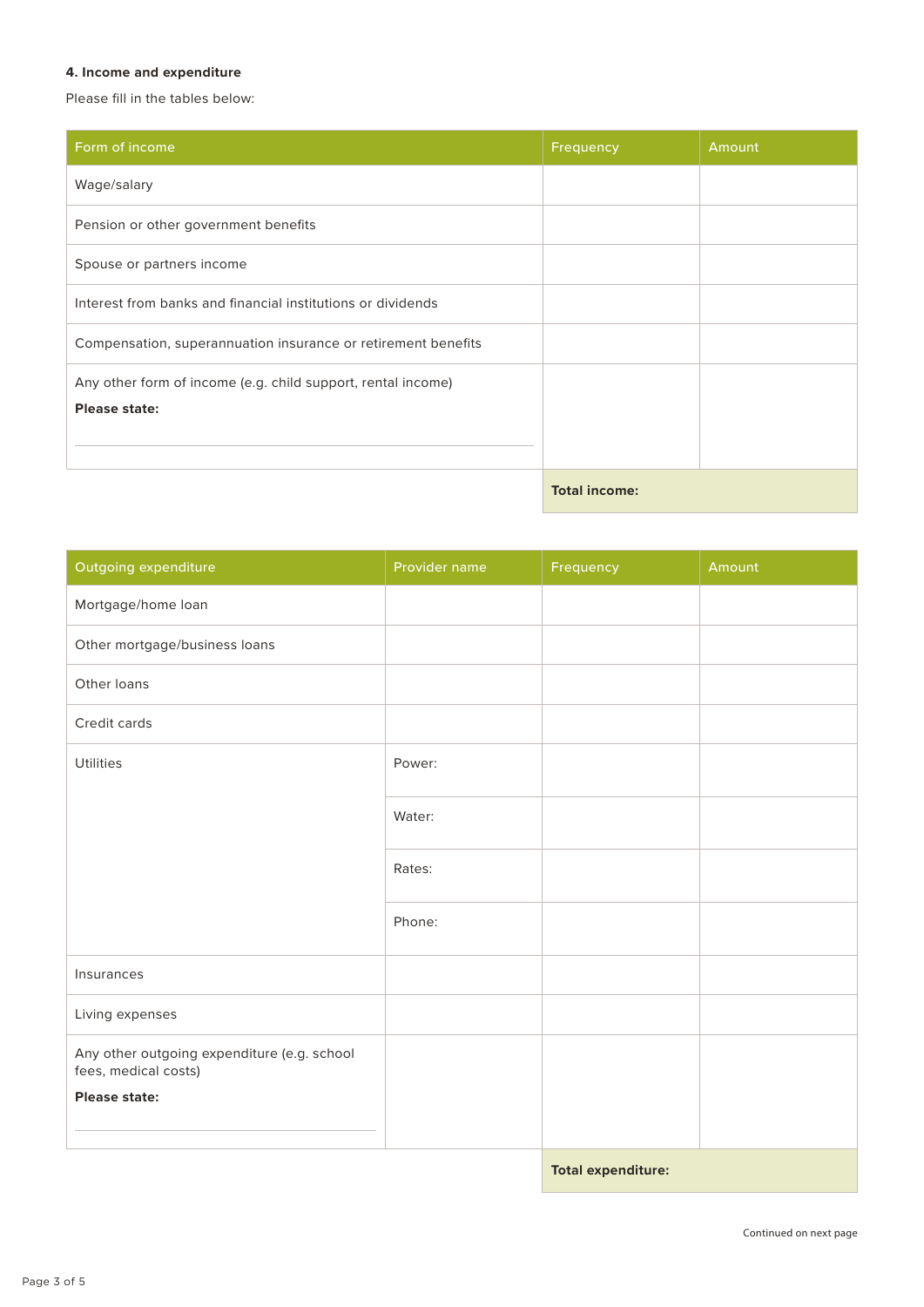#### **Income and expenditure summary**

| Total Income           |  |
|------------------------|--|
| Less Total Expenditure |  |
| <b>TOTAL BALANCE</b>   |  |

## **5. Dependents**

Please indicate any dependents you are supporting:

Spouse/partner

Children

Number of dependent children:

Other (please specify):

#### **6. Payment proposal**

What is the payment amount and frequency you can afford to commit to?

Amount:

Frequency:

# **7. Supporting documentation**

To assist us with your application, please provide the relevant documentation on lodgement of your financial hardship application:

- Bank Statement/s
- Medical Certificate
- Centrelink
- Letter from employer
- Letter from a Provider who has deemed you to be experiencing financial hardship (e.g. bank, super fund, utilities)
- Letter from an authorised financial counsellor or planner confirming financial hardship
- Documentation such as a statutory declaration from a person familiar with your financial circumstances (e.g. family doctor, accountant)

#### **8. Declaration**

I confirm that the information provided within this Application for Financial Hardship is accurate, and that there have been no misrepresentations or omissions of fact that would otherwise influence the review and decision of the Shire of Mingenew.

I confirm that the information provided within this Application for Financial Hardship is accurate, and that there have been no misrepresentations or omissions of fact that would otherwise influence the review and decision of the Shire of Mingenew.

I declare that I am the ratepayer and authorised person of the above-mentioned property.

Signature of applicant:

Date:

## **Processing your application**

Once you have completed this form please mail to:

Shire of Mingenew PO Box 120 MINGENEW WA 6522

Or email to **rates@mingenew.wa.gov.au**

If you have any questions, please contact Rates on (08) 9928 1102 and provide your relevant assessment number. We will then advise if your application form has been received and if it has been assessed.